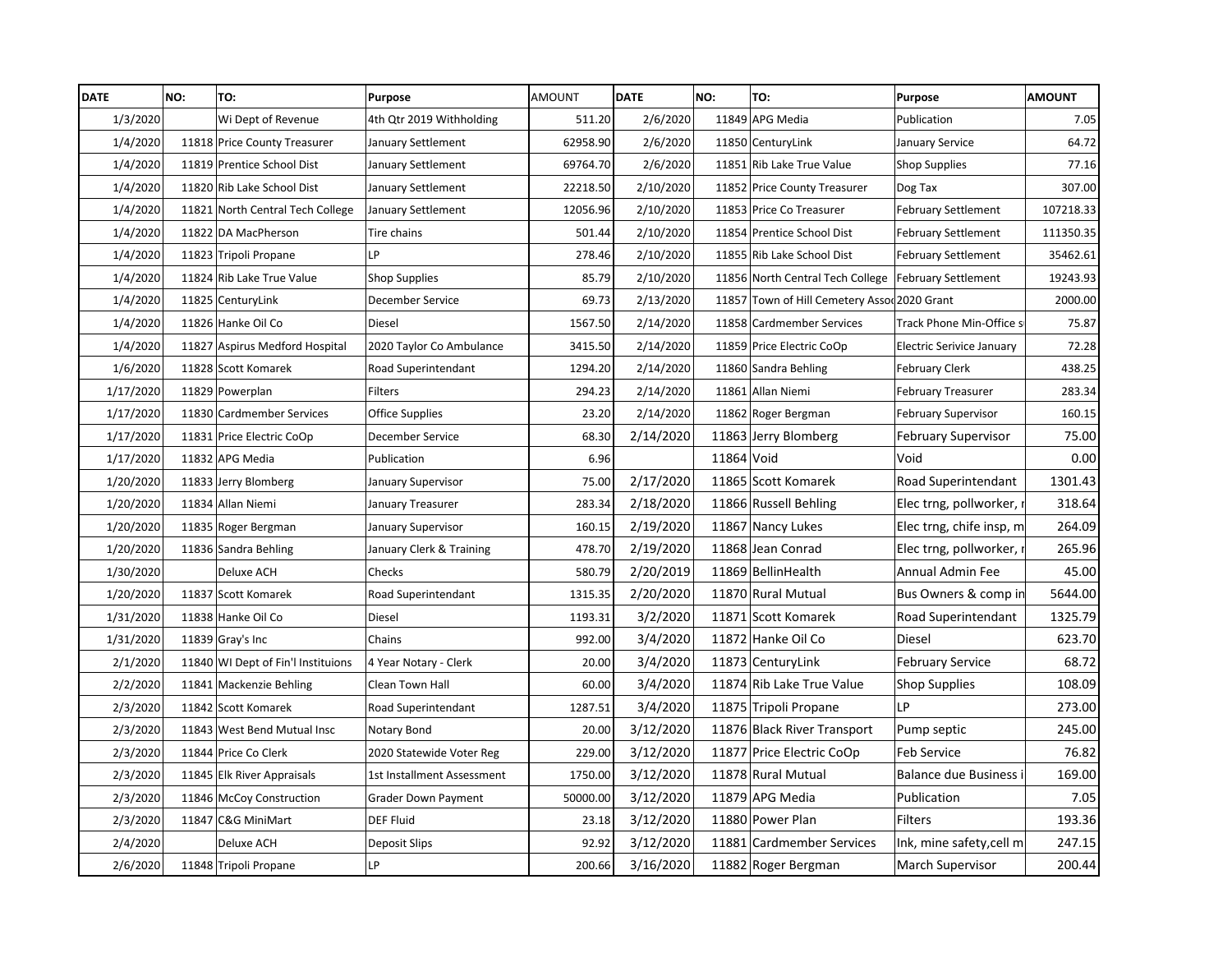| <b>DATE</b> | NO:        | TO:                       | Purpose                       | AMOUNT  | <b>DATE</b> | NO:        | TO:                           | Purpose                   | <b>AMOUNT</b> |
|-------------|------------|---------------------------|-------------------------------|---------|-------------|------------|-------------------------------|---------------------------|---------------|
| 3/16/2020   |            | 11883 Allan Niemi         | <b>March Treasurer</b>        | 283.34  | 4/20/2020   |            | 11915 Sandra Behling          | April Clerk               | 438.25        |
|             | 11884 Void |                           | Void                          | 0.00    | 4/22/2020   |            | 11916 Wi Towns Association    | 2020-2021 Dues            | 609.42        |
| 3/16/2020   |            | 11885 Jerry Blomberg      | <b>March Supervisor</b>       | 75.00   | 4/22/2020   |            | 11917 Jennifer Blomberg       | <b>Culvert Pieces</b>     | 300.00        |
| 3/16/2020   |            | 11886 Sandra Behling      | March Clerk                   | 438.25  | 4/27/2020   |            | 11918 Scott Komarek           | Road Superintendant       | 1310.71       |
| 3/17/2020   |            | 11887 Scott Komarek       | Road Superintendant           | 1351.62 | 5/1/2020    |            | 11919 Nancy Lukes             | <b>Cemetery Care</b>      | 293.00        |
| 3/20/2020   |            | 11888 Carquest Auto       | <b>Truck lights</b>           | 134.22  | 5/5/2020    |            | 11920 Tripoli Propane         | <b>LP</b>                 | 241.50        |
| 3/25/2020   |            | 11889 S & A Trophy        | Wall plaque Jerry Blomberg    | 69.70   | 5/5/2020    |            | 11921 Central Wi Publications | <b>Gravel Bids</b>        | 126.00        |
| 3/25/2020   |            | 11890 Gertsberger Florist | Flowers Jerry's funeral       | 65.00   | 5/5/2020    |            | 11922 Rib Lake True Value     | Shop Supplies             | 36.45         |
| 3/25/2020   |            | 11891 DC Oil Corp         | Oil                           | 783.75  | 5/5/2020    |            | 11923 APG Media               | <b>Gravel Bids</b>        | 20.81         |
| 3/27/2020   |            | Wi Dept of Revenue        | Annual Admin Fee              | 10.00   | 5/5/2020    |            | 11924 CenturyLink             | <b>April Service</b>      | 67.86         |
| 3/30/2020   |            | 11892 Scott Komarek       | Road Superintendant           | 1338.37 | 5/11/2020   |            | 11925 Scott Komarek           | Road Superintendant       | 1318.83       |
| 4/2/2020    |            | 11893 Nationwide          | 1st Qtr Withholding           | 1601.17 | 5/11/2020   |            | 11926 Price Electric CoOp     | April Service             | 65.46         |
| 4/2/2020    |            | 11894 Nationwide          | 1st Qtr Withholding OBRA      | 362.36  | 5/11/2020   |            | 11927 Cardmember Services     | Waders,Poll lunch,Offi    | 155.79        |
| 4/2/2020    |            | 11895 United States Treas | 1st Qtr Withholding           | 2595.75 | 5/11/2020   | 11928 Void |                               | Void                      | 0.00          |
| 4/3/2020    |            | Wi Dept of Revenue        | 1st Qtr Withholding           | 893.60  | 5/12/2020   |            | 11929 Rail Trail              | Pollworker Lunch          | 35.00         |
| 4/8/2020    |            | 11896 US Postmaster       | Stamps - Gen Admin & Gran     | 220.00  | 5/14/2020   |            | 11930 Russell Behling         | Pollworker and Mileag     | 208.29        |
| 4/8/2020    |            | 11897 Allan Niemi         | Mileage to Phillips 2 trips   | 58.00   | 5/14/2020   |            | 11931 Nancy Lukes             | Chief Inspector           | 144.77        |
| 4/8/2020    |            | 11898 GA Miller LLC       | Couplings                     | 14.18   | 5/14/2020   |            | 11932 Lynn Granberg           | Pollworker                | 142.50        |
| 4/8/2020    |            | 11899 Tripoli Propane     | LP                            | 288.75  | 5/18/2020   |            | 11933 Elk River Appraisals    | 2nd Half Assessment       | 1750.00       |
| 4/8/2020    |            | 11900 Reuben Sales        | Steel                         | 44.80   | 5/18/2020   |            | 11934 Hanke Oil Co            | Diesel Fuel               | 615.46        |
| 4/8/2020    |            | 11901 Price Electric CoOp | <b>March Service</b>          | 70.01   | 5/18/2020   |            | 11935 Roger Bergman           | Board of Review           | 45.53         |
| 4/8/2020    |            | 11902 CenturyLink         | March Service                 | 69.49   | 5/18/2020   |            | 11936 Jeff Ulrich             | Board of Review           | 45.53         |
| 4/8/2020    |            | 11903 Cardmember Services | Hall Printer and Shop Gas     | 303.98  | 5/18/2020   |            | 11937 Ron Wiitala             | Board of Review           | 45.53         |
| 4/8/2020    |            | 11904 Rib Lake True Value | DEF Fluid and Shop Supplies   | 101.04  | 5/18/2020   |            | 11938 Sandra Behling          | Board of Review           | 45.53         |
| 4/8/2020    |            | 11905 APG Media           | Publications                  | 7.05    | 5/18/2020   |            | 11939 Roger Bergman           | May Supervisor            | 160.15        |
| 4/13/2020   | 11906 Void |                           |                               | 0.00    | 5/18/2020   |            | 11940 Jeff Ulrich             | May Supervisor            | 160.15        |
| 4/13/2020   |            | 11907 Scott Komarek       | Road Superintendant           | 1355.95 | 5/18/2020   |            | 11941 Sandra Behling          | May Clerk                 | 438.25        |
| 4/14/2020   |            | 11908 Nancy Lukes         | Chief Inspector               | 167.62  | 5/18/2020   |            | 11942 Allan Niemi             | May Treasurer             | 283.34        |
| 4/14/2020   |            | 11909 Sandra Behling      | Pollworker, Trng, Clean -gra  | 187.25  | 5/25/2020   |            | 11943 Nancy Lukes             | o/cH Magnuson, o/c J      | 478.97        |
| 4/14/2020   |            | 11910 Russell Behling     | Pollworker & Mi 4 x's Phillip | 290.21  | 5/26/2020   |            | 11944 Scott Komarek           | Road Superintendant       | 1309.55       |
| 4/18/2020   |            | 11911 Hanke Oil Co        | Fuel                          | 409.17  | 6/2/2020    |            | 11945 Rural Mutual            | <b>Workers Comp Audit</b> | 351.00        |
| 4/20/2020   |            | 11912 Allan Niemi         | <b>April Treas</b>            | 283.34  | 6/2/2020    |            | 11946 Central Culvert Supply  | Culverts                  | 1410.78       |
| 4/20/2020   |            | 11913 Roger Bergman       | April Supervisor              | 160.50  | 6/2/2020    |            | 11947 Centurylink             | May Service               | 67.68         |
| 4/20/2020   |            | 11914 Jeff Ulrich         | April Supervisor              | 160.15  | 6/8/2020    |            | <b>IRS ACH</b>                | 2nd Qtr April and May     | 1682.75       |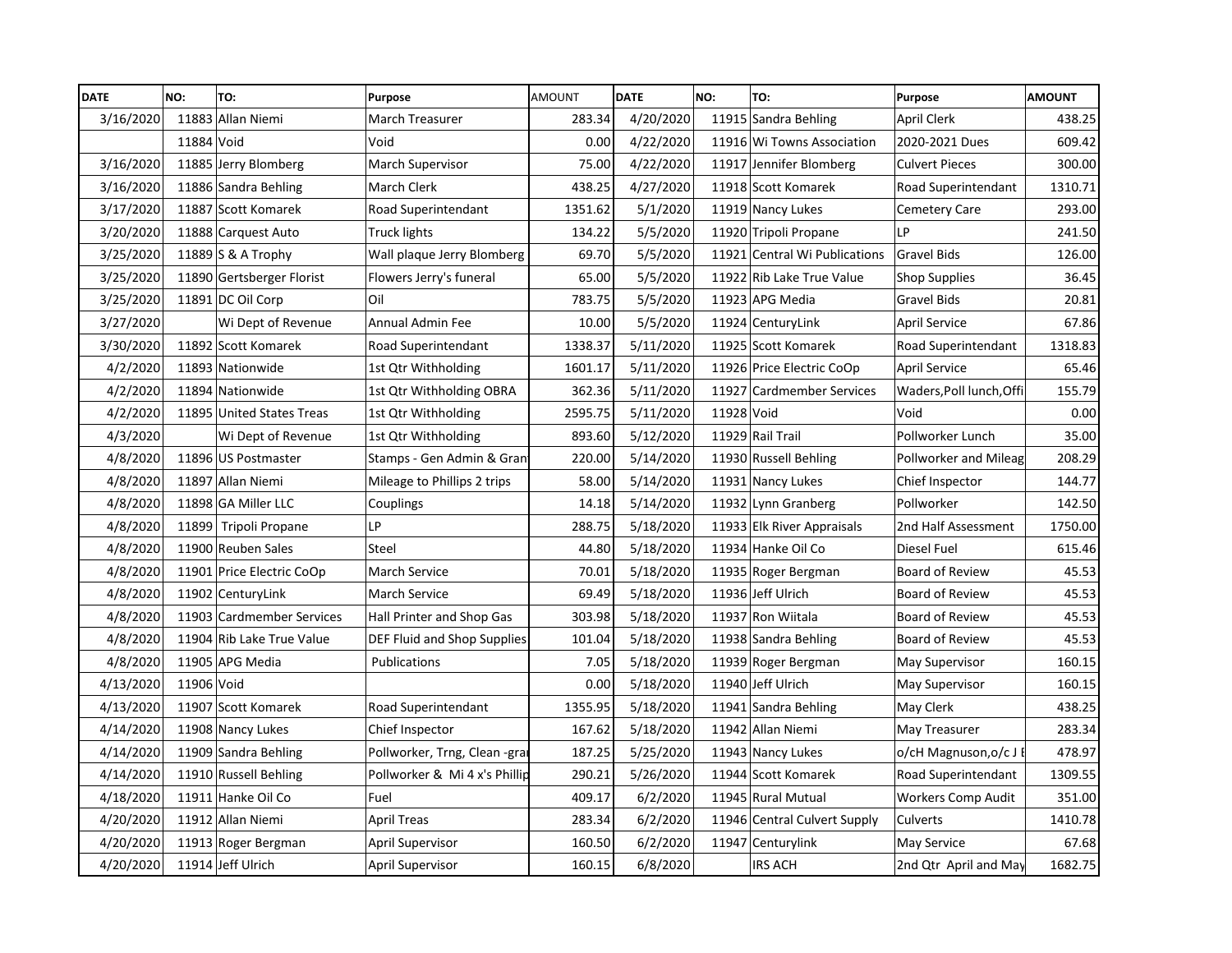| <b>DATE</b> | NO: | TO:                         | Purpose                   | <b>AMOUNT</b> | <b>DATE</b> | NO: | TO:                           | Purpose                 | <b>AMOUNT</b> |
|-------------|-----|-----------------------------|---------------------------|---------------|-------------|-----|-------------------------------|-------------------------|---------------|
| 6/8/2020    |     | 11948 Scott Komarek         | Road Superintendant       | 1303.75       | 7/20/2020   |     | 11980 Allan Niemi             | <b>July Treasurer</b>   | 283.34        |
| 6/9/2020    |     | 11949 Mark Maatta           | Cemetery Care             | 302.96        | 7/20/2020   |     | 11981 Sandra Behling          | July Clerk, Webinar, M  | 485.63        |
| 6/12/2020   |     | 11950 Price Electric CoOp   | May Service               | 62.77         | 7/20/2020   |     | 11982 Jeff Ulrich             | <b>July Supervisor</b>  | 160.15        |
| 6/12/2020   |     | 11951 Cardmember Services   | <b>Track Phone Min</b>    | 42.57         | 7/20/2020   |     | 11983 Rent A Flash            | Rd Sign Exker LN        | 46.64         |
| 6/15/2020   |     | 11952 Jeff Ulrich           | June Supervisor           | 160.15        | 7/20/2020   |     | 11984 Scott Komarek           | Road Superintendant     | 1297.95       |
| 6/15/2020   |     | 11953 Roger Bergman         | June Supervisor           | 160.00        | 7/25/2020   |     | 11985 Dan Behling             | Clean Town Hall         | 60.00         |
| 6/15/2020   |     | 11954 Allan Niemi           | June Treasurer            | 283.34        | 8/1/2020    |     | 11986 Mark Maatta             | Assist Scott with Culve | 129.29        |
| 6/15/2020   |     | 11955 Sandra Behling        | June Clerk                | 438.25        | 8/1/2020    |     | 11987 Mark Maatta             | Cemetery Care           | 198.21        |
| 6/19/2020   |     | 11956 Chuck Mengel          | Sealcoat the shop roof    | 950.00        | 8/6/2020    |     | IRS ACH                       | 3rd Qtr July Withholdir | 880.68        |
| 6/20/2020   |     | 11957 Rent A Flash          | Signs and posts           | 230.91        | 8/3/2020    |     | 11988 Scott Komarek           | Road Superintendant     | 1325.79       |
| 6/20/2020   |     | 11958 Prentice Ambulance    | 2020 Allocation           | 4975.93       | 8/4/2020    |     | 11989 Town of Worcester       | Cold mix patch Macky    | 100.00        |
| 6/20/2020   |     | 11959 Ogema Fire District   | 2020 Allocation           | 16280.00      | 8/6/2020    |     | 11990 Bacholl's Custom Ag     | Mow roadsides           | 2210.00       |
| 6/23/2020   |     | 11960 Scott Komarek         | Road Superintendant       | 1353.63       | 8/6/2020    |     | 11991 Price Co Clerk          | Election Publication No | 175.00        |
| 6/26/2020   |     | 11961 Tom Marcon            | <b>Blast beavers</b>      | 269.00        | 8/6/2020    |     | 11992 Centurylink             | <b>July Service</b>     | 68.96         |
| 7/2/2020    |     | IRS ACH                     | 2nd Qtr June Withholding  | 872.68        | 8/6/2020    |     | 11993 Reuben Sales & Service  | Rerod                   | 42.90         |
| 7/2/2020    |     | 11962 Nationwide Retirement | 2nd Qtr Obra              | 389.53        | 8/6/2020    |     | 11994 Rent A Flash            | No Parking Signs        | 92.30         |
| 7/2/2020    |     | 11963 Nationwide Retirement | 2nd Qtr 457 - Ron         | 850.02        | 8/6/2020    |     | 11995 Rib Lake True Value     | <b>Shop Supplies</b>    | 40.63         |
| 7/2/2020    |     | 11964 Nationwide Retirement | 2nd Qtr 457 - Scott       | 426.16        | 8/12/2020   |     | 11996 Nancy Lukes             | Chief Inspector 8/11    | 144.77        |
| 7/3/2020    |     | Wi Dept of Revenue          | 2nd Qtr Withholding       | 595.35        | 8/12/2020   |     | 11997 Lynn Granberg           | Pollworker 8/11         | 142.50        |
| 7/3/2020    |     | 11965 Mark Maatta           | <b>Cemetery Care</b>      | 245.78        | 8/12/2020   |     | 11998 Russell Behling         | Pollworker, mi ballots& | 148.53        |
| 7/6/2020    |     | 11966 Nancy Lukes           | o/c Lloyd Hadden Urn      | 47.91         | 8/14/2020   |     | 11999 Cardmember Services     | Dymo printer, offic sup | 221.55        |
| 7/6/2020    |     | 11967 Sandra Behling        | Trng webinars and mileage | 88.13         | 8/14/2020   |     | 12000 APG Media               | Publication 2 meetings  | 24.69         |
| 7/6/2020    |     | 11968 Rib Lake True Value   | <b>Shop Supplies</b>      | 109.98        | 8/14/2020   |     | 12001 Price Electric          | <b>July Service</b>     | 59.31         |
| 7/6/2020    |     | 11969 Scott Komarek         | Road Superintendant       | 1318.83       | 8/17/2020   |     | 12002 Sandra Behling          | Aug Clerk/Covid-covid   | 481.96        |
| 7/10/2020   |     | $11970$ Gray's Inc          | <b>Cutting Edges</b>      | 1210.00       | 8/17/2020   |     | 12003 Allan Niemi             | Aug Treas               | 283.34        |
| 7/10/2020   |     | 11971 APG Media             | Publication               | 35.76         | 8/17/2020   |     | 12004 Jeff Ulrich             | Aug Super               | 160.15        |
| 7/10/2020   |     | 11972 Price Electric Co-op  | June Service              | 56.10         | 8/17/1950   |     | 12005 Roger Bergman           | Aug Super               | 160.15        |
| 7/10/2020   |     | 11973 CenturyLink           | June Service              | 68.95         | 8/18/2020   |     | 12006 Scott Komarek           | Road Superintendant     | 1315.35       |
| 7/10/2020   |     | 11974 Glass Innovations     | <b>Grader Glass</b>       | 306.00        | 8/24/2020   |     | 12007 Central Culvert Supply  | Culverts                | 328.50        |
| 7/10/2020   |     | 11975 Rural Mutual          | Workmans Comp premium     | 311.00        | 9/1/2020    |     | IRS ACH                       | 3rd Qtr Aug Withholdi   | 959.59        |
| 7/10/2020   |     | 11976 Granberg Bros. Inc.   | Gravel                    | 29982.00      | 9/1/2020    |     | 12008 Scott Komarek           | Rd Superintendent       | 1314.19       |
| 7/18/2020   |     | 11977 Cardmember Services   | Ink - grant and waders    | 94.93         | 9/10/2020   |     | 12009 Cardmember Services     | Trac Mn, Toner, Pollw   | 199.78        |
| 7/18/2020   |     | 11978 Hanke Oil Co          | Off road diesel           | 809.14        | 9/10/2020   |     | 12010 Polacek Implement, Inc. | Chain Saw, Chain & Oil  | 262.80        |
| 7/20/2020   |     | 11979 Roger Bergman         | July Supervisor/Fire Mtg  | 194.64        | 9/10/2020   |     | 12011 Price Electric Co-OP    | Aug Service             | 61.80         |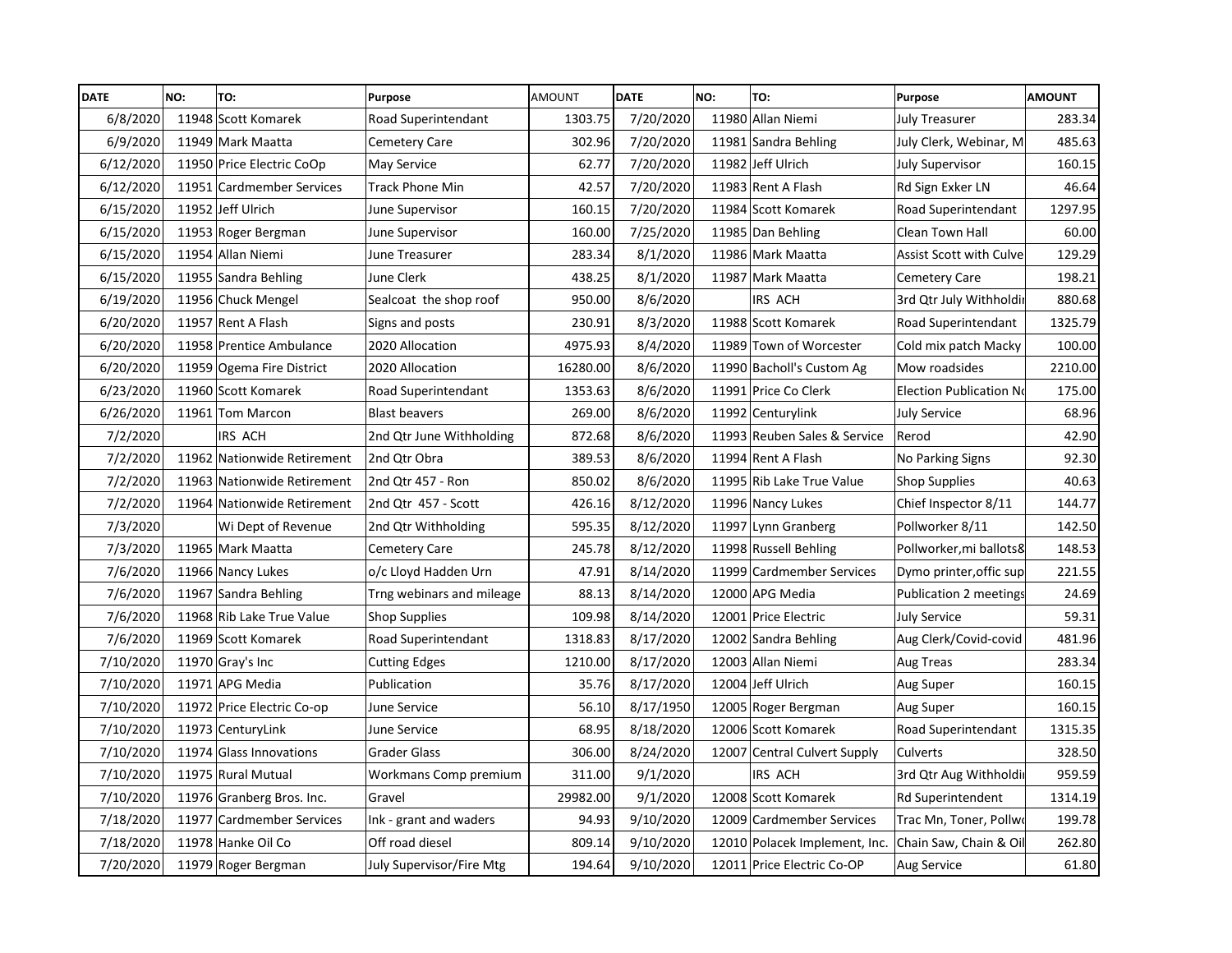| <b>DATE</b> | NO: | TO:                         | <b>Purpose</b>                    | <b>AMOUNT</b> | <b>DATE</b>       | NO:        | TO:                           | Purpose                      | <b>AMOUNT</b> |
|-------------|-----|-----------------------------|-----------------------------------|---------------|-------------------|------------|-------------------------------|------------------------------|---------------|
| 9/10/2020   |     | 12012 Rib Lake True Value   | <b>Shop Supplies</b>              | 61.66         | 10/17/2020        |            | 12044 The Bug Bomber          | Spray Town Hall              | 100.00        |
| 9/10/2020   |     | 12013 CenturyLink           | <b>August Service</b>             | 66.76         | 10/17/2020        |            | 12045 Bacholl's Custom Ag     | <b>Brush Cutting</b>         | 1550.00       |
| 9/14/2020   |     | 12014 Scott Komarek         | Road Superintendant               | 1317.67       | 10/23/2020        |            | 12046 Nancy Lukes             | Cemetery Care                | 137.88        |
| 9/17/2020   |     | 12015 Postmaster            | Postage 300 stamps                | 165.00 DATE   |                   | NO:        | TO:                           | Purpose                      | <b>AMOUNT</b> |
| 9/17/2020   |     | 12016 Nancy Lukes           | Cemetery Care                     | 930.69        | 10/26/2020        |            | 12047 Scott Komarek           | Road Superintendant          | 1338.55       |
| 9/17/2020   |     | 12017 Hanke Oil Co          | Off road diesel                   | 675.32        | 10/26/2020        |            | 12048 Kerber Rose Tech        | <b>Repair Computer ports</b> | 125.00        |
| 9/18/2020   |     | 12018 Mark Maatta           | Mow cemetery                      | 94.80         | 10/26/2020        | 12049 Void |                               | Void                         | 0.00          |
| 9/18/2020   |     | 12019 Mark Maatta           | <b>Assist Scott with Culverts</b> | 64.00         | 10/26/2020        |            | 12050 Inclusion Solutions LLC | Voting Booth & Curtai        | 931.00        |
| 9/21/2020   |     | 12020 Jeff Ulrich           | September Supervisor              | 160.15        | 10/26/2020        | 12051 Void |                               | Void                         | 0.00          |
| 9/21/2020   |     | 12021 Roger Bergman         | September Supervisor              | 160.15        | 10/31/2020        |            | 12052 Daniel Behling          | Sanatize Town Hall & E       | 60.00         |
| 9/21/2020   |     | 12022 Sandra Behling        | Sept Clerk & Mi to pu bal &       | 467.25        | 11/3/2020         |            | <b>IRS</b>                    | October withholding          | 868.76        |
| 9/21/2020   |     | 12023 Allan Niemi           | Sept Treasurer                    | 283.34        | 11/5/2020         |            | 12053 Nancy Lukes             | Chief Inspector, training    | 217.89        |
| 9/29/2020   |     | 12024 Scott Komarek         | Road Superintendant               | 1310.71       | 11/5/2020         |            | 12054 Lynn Granberg           | Pollworker & Assist w/       | 162.50        |
| 9/30/2020   |     | 12025 Hanke Oil Co          | Diesel                            | 527.25        | 11/5/2020         |            | 12055 Russell Behling         | Pollworker, trning & M       | 208.86        |
| 9/30/2020   |     | 12026 Fire Safety Equipment | Service 4 Extinguishers           | 40.00         | 11/5/2020         |            | 12056 Sandra Behling          | Crowd control - Sanita       | 140.18        |
| 10/5/2020   |     | Wi Dept of Revenue          | 3rd Qtr Withholding               | 520.80        | 11/5/2020         |            | 12057 CenturyLink             | October Service              | 68.30         |
| 10/5/2020   |     | IRS ACH                     | 3rd Qtr Withholding               | 1274.64       | 11/5/2020         |            | 12058 Rib Lake True Value     | <b>Shop Supplies</b>         | 111.09        |
| 10/5/2020   |     | 12027 Nationwide Retirement | 457 Withholding                   | 1346.04       | 11/5/2020         |            | 12059 Aspirus Clinics, Inc.   | Random Drug & Pre er         | 85.00         |
| 10/5/2020   |     | 12028 Nationwide Retirement | Regular OBRA Withholding          | 359.17        | 11/7/2020         |            | 12060 Price County Treasurer  | 20% Forest Crop              | 345.58        |
| 10/5/2020   |     | 12029 Tripoli Propane       | LP                                | 99.00         | 11/7/2020         |            | 12061 Mark Maatta             | <b>Voting Machine Outlet</b> | 50.20         |
| 10/5/2020   |     | 12030 Rib Lake True Value   | <b>Shop Supplies</b>              | 22.48         | 11/7/2020         |            | 12062 Cardmember Services     | snzGrds, sanitiz stand i     | 1780.89       |
| 10/9/2020   |     | 12031 Price Electric        | Sept Service                      | 56.95         | 11/7/2020         |            | 12063 Mid State Truck         | <b>Filters</b>               | 142.13        |
| 10/9/2020   |     | 12032 Centurylink           | Sept Service                      | 65.20         | 11/7/2020         |            | 12064 Price Electric CoOP     | October Service              | 32.46         |
| 10/9/2020   |     | 12033 APG Media             | Publication                       | 13.10         | 11/7/2020         |            | 12065 APG Media               | Publication                  | 13.10         |
| 10/12/2020  |     | 12034 Scott Komarek         | Road Superintendant               | 1301.43       | 11/10/2020        |            | 12066 Scott Komarek           | Road Superintendant          | 1330.43       |
| 10/14/2020  |     | 12035 Cardmember Services   | <b>DOT Clearing House</b>         | 6.25          | 11/16/2020        |            | 12067 Jeff Ulrich             | Nov Super and Shop St        | 335.67        |
| 10/14/2020  |     | 12036 GA Miller LLC         | Hose supplies                     | 92.87         | 11/16/2020        |            | 12068 Sandra Behling          | November Clerk               | 438.25        |
| 10/14/2020  |     | 12037 Carquest Auto         | Tools                             | 144.04        | 11/16/2020        |            | 12069 Roger Bergman           | November Supervisor          | 160.15        |
| 10/15/2020  |     | 12038 Sandra Behling        | Oct Clerk and County Trng&        | 492.99        | 11/16/2020        |            | 12070 Allan Niemi             | November Treasurer           | 283.34        |
| 10/15/2020  |     | 12039 Jeff Ulrich           | Oct Superviser                    | 160.15        | 11/20/2020        |            | 12071 Bellin Health           | Dot Drug Screen (2)          | 70.00         |
| 10/15/2020  |     | 12040 Allan Niemi           | Oct Treas                         | 283.34        | 11/20/2020        |            | 12072 WISCO Materials         | Sand                         | 480.00        |
| 10/15/2020  |     | 12041 Roger Bergman         | Oct Superviser                    | 197.50        | 11/20/2020        |            | 12073 Kerber Rose Tech        | Remote Support - Malv        | 62.50         |
| 10/17/2020  |     | 12042 Essence Oil           | DEF Addititive & Oil              | 869.40        | 11/20/2020        |            | 12074 Mid-State Trucks        | <b>Fuel Tank for Truck</b>   | 1353.13       |
| 10/17/2020  |     | 12043 Niemi Construction    | Repair garage door                |               | 710.00 11/23/2020 |            | 12075 Scott Komarek           | Road Superintendant          | 1328.11       |